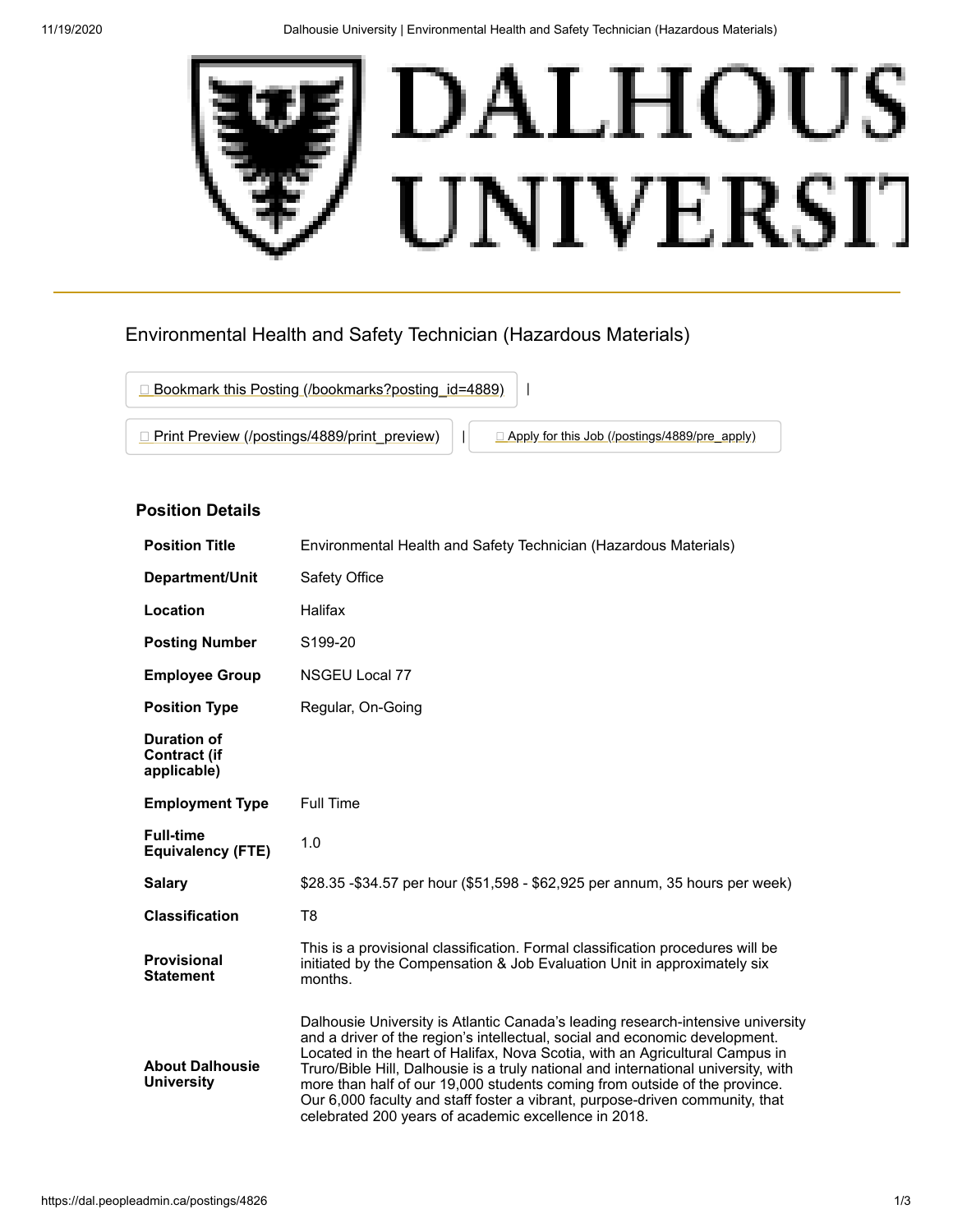11/19/2020 Dalhousie University | Environmental Health and Safety Technician (Hazardous Materials)

| <b>Job Summary</b>                         | Environmental Health & Safety (EHS) facilitates continuous improvement in<br>environmental, health and safety management through engagement,<br>consultation and collaboration with all members of the Dalhousie University<br>community. Reporting to the Chemical Safety Manager, the Environmental<br>Health and Safety Technician (Hazardous Materials) supports the chemical<br>safety requirements of the university in the development of strategic direction,<br>compliance objectives and EHS targets that help lead the institutionalization of<br>standards, procedures and processes.                                                                                                                                                                                                                                                                                                                                                                                                                                                                                              |
|--------------------------------------------|------------------------------------------------------------------------------------------------------------------------------------------------------------------------------------------------------------------------------------------------------------------------------------------------------------------------------------------------------------------------------------------------------------------------------------------------------------------------------------------------------------------------------------------------------------------------------------------------------------------------------------------------------------------------------------------------------------------------------------------------------------------------------------------------------------------------------------------------------------------------------------------------------------------------------------------------------------------------------------------------------------------------------------------------------------------------------------------------|
| Key<br><b>Responsibilities</b>             | - Provide advice and training to faculty, staff and students on chemical and<br>laboratory safety, including areas such as chemical segregation, waste<br>disposal, and dangerous goods transport, to ensure compliance with provincial<br>and federal regulations. Carry out program improvements where needed to<br>achieve compliance.                                                                                                                                                                                                                                                                                                                                                                                                                                                                                                                                                                                                                                                                                                                                                      |
|                                            | - Oversee the hazardous materials disposal program and report deficiencies.<br>This includes the safe collection, processing, transport, consolidation and<br>shipment of hazardous materials as well as conducting inspections and<br>assessments for hazardous waste accumulation areas.                                                                                                                                                                                                                                                                                                                                                                                                                                                                                                                                                                                                                                                                                                                                                                                                     |
|                                            | - Perform routine maintenance activities in the Chemical Storage Facility,<br>including the upkeep of equipment, conducting regular safety inspections,<br>decontaminating surfaces and equipment, performing repairs and arranging for<br>servicing, and upholding the cleanliness of work area.                                                                                                                                                                                                                                                                                                                                                                                                                                                                                                                                                                                                                                                                                                                                                                                              |
|                                            | - Collect and enter chemical inventories, and maintain the University's<br>chemical inventory database. Report on various parameters to ensure<br>regulatory compliance. Train and provide technical support to all users of the<br>system (e.g. faculty, staff, students, external partners).                                                                                                                                                                                                                                                                                                                                                                                                                                                                                                                                                                                                                                                                                                                                                                                                 |
|                                            | - Administer respirator fit testing to Dalhousie staff and students as well as the<br>program and online registration process. Provide basic training to faculty, staff<br>and students on respirator selection, fit, and upkeep.                                                                                                                                                                                                                                                                                                                                                                                                                                                                                                                                                                                                                                                                                                                                                                                                                                                              |
|                                            | - Prepare and deliver basic training for chemical spill response. Establish<br>suitable locations for chemical spill kits and distribute kits university-wide.<br>Conduct routine inspection of kits. Provide spill response service in non-<br>emergency situations to the university community.                                                                                                                                                                                                                                                                                                                                                                                                                                                                                                                                                                                                                                                                                                                                                                                              |
| Note                                       |                                                                                                                                                                                                                                                                                                                                                                                                                                                                                                                                                                                                                                                                                                                                                                                                                                                                                                                                                                                                                                                                                                |
| <b>Qualifications</b>                      | Undergraduate degree in Chemistry or related field with a minimum of two (2)<br>years of relevant work experience (or equivalent combination of training or<br>experience). Demonstrated knowledge regarding the properties of chemical<br>families and their inherent dangers is required. Experience in chemical and<br>laboratory safety, hazardous materials management, and occupational health<br>and safety would be considered strong assets. Demonstrated excellent<br>interpersonal and communication (oral and written) skills required. Must<br>demonstrate the ability to work independently on multiple projects in a fast-<br>paced environment with strong attention to detail, and problem-solving and<br>organizational skills. Strong computer skills, particularly MS Word, Excel,<br>databases and internet research, required. This position regularly requires<br>travel between the Halifax campuses and external partner institutions;<br>bending, kneeling, climbing, and lifting approximately 15 to 20 kg; and work<br>with known and unknown chemical substances. |
| <b>Job Competencies</b>                    |                                                                                                                                                                                                                                                                                                                                                                                                                                                                                                                                                                                                                                                                                                                                                                                                                                                                                                                                                                                                                                                                                                |
| <b>Additional</b><br><b>Information</b>    | Dalhousie University supports a healthy and balanced lifestyle. Our total<br>compensation package includes a defined benefit pension plan, health and<br>dental plans, a health spending account, an employee and family assistance<br>program and a tuition assistance program.                                                                                                                                                                                                                                                                                                                                                                                                                                                                                                                                                                                                                                                                                                                                                                                                               |
| <b>Application</b><br><b>Consideration</b> | Bargaining unit employees for NSGEU local 77 are given first consideration<br>and will be notified regarding the status of their application. All other applicants<br>will be considered when there is no qualified internal candidate.                                                                                                                                                                                                                                                                                                                                                                                                                                                                                                                                                                                                                                                                                                                                                                                                                                                        |
|                                            | We thank all applicants for their interest, however, only candidates selected for<br>an interview will be contacted.                                                                                                                                                                                                                                                                                                                                                                                                                                                                                                                                                                                                                                                                                                                                                                                                                                                                                                                                                                           |